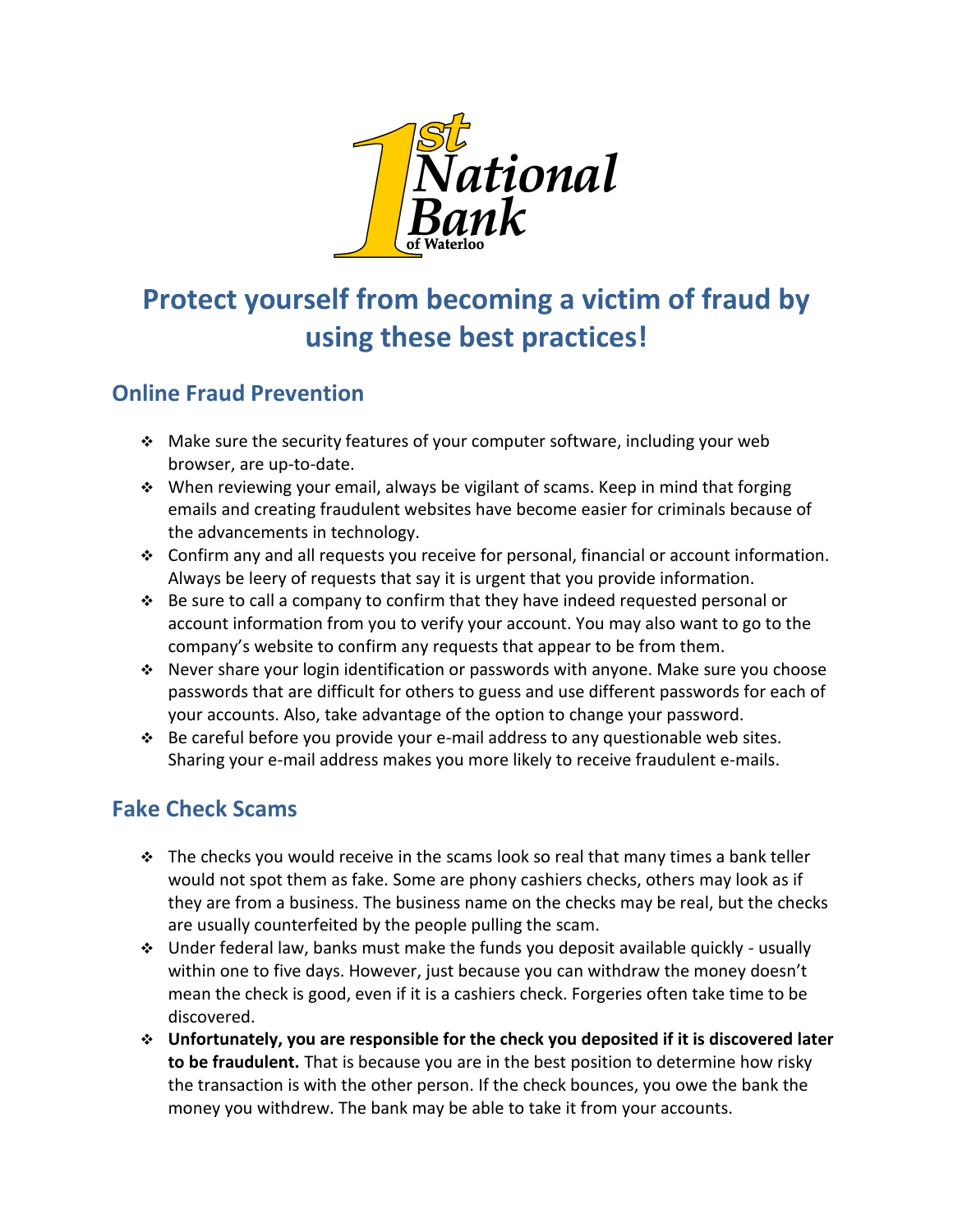- $\cdot \cdot$  Fake check scammers often scan newspapers and online advertisements for people listing items for sale, and check postings on online job sites for people seeking employment. They place their own ads with phone numbers or email addresses for people to contact them. They may even call or send emails or faxes to people randomly.
- Remember, there is no legitimate reason for someone who is giving you money to ask you to wire money back. This action is a clear sign that it is a scam.
- **If you think someone is trying to pull a fake check scam, don't deposit it and call us immediately to report it at 618-939-6194.**

### **ATM/Debit Card Fraud**

- Do not talk to other people about your ATM account and how much money you have in it unless they are authorized users on the account.
- $\div$  Don't lay your ATM or Debit card around the house, car, work, or any other place where someone could steal and use it.
- $\div$  Examine ALL of your statements you receive from the bank for anything out of the ordinary like an unknown purchase or cash withdrawal.
- **DO NOT** let anyone know your Personal Identification Number (PIN).
- Be careful that no one sees you type in your PIN when you initiate any type of transaction. Use your body to shield the debit card or ATM keyboard when making transactions.
- Never use common numbers like your birth year or your SSN to determine your Personal Identification Number.
- $\cdot$  Make sure that you receive YOUR debit card after a transaction by looking at the name on the front of the card.
- **If your debit card is lost or stolen, contact First National Bank Customer Service immediately to report it at 618-939-3792 during business hours or 800-528-2273 after business hours.**

## **Identity Theft**

- Give your social security number only when it is absolutely necessary. Most businesses only need the last 4 digits if you can provide them with other information.
- Shred receipts or statements that you no longer need. This will make it harder for someone to get personal information.
- Do not give ANY personal information to anyone over the phone or internet unless you initiated the contact.
- Do not let billing statements or credit card advertisements stay in your mailbox. This gives criminals easy access to your information without them entering your home or your computer.
- \* Review your credit report.